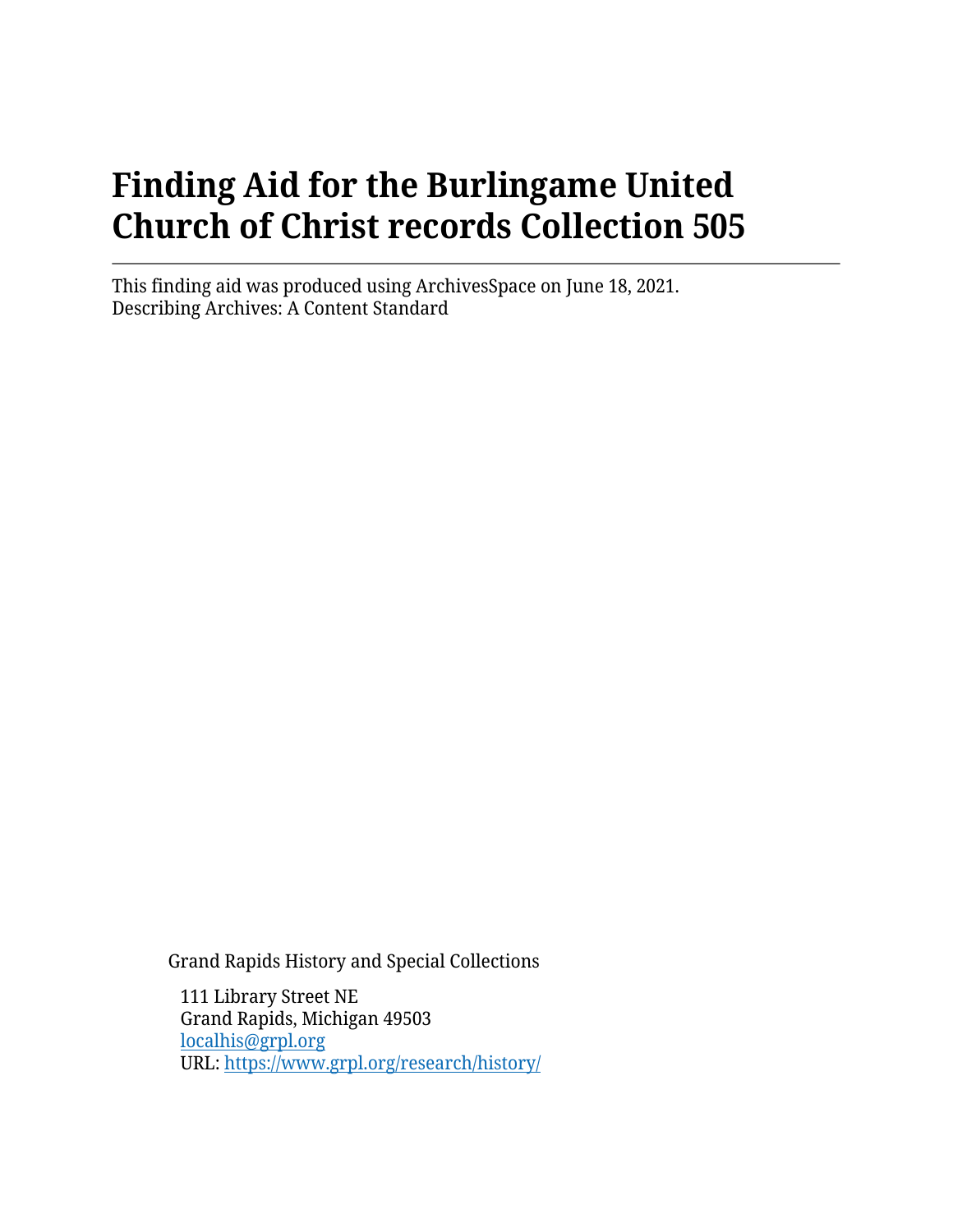# <span id="page-1-0"></span>**Table of Contents**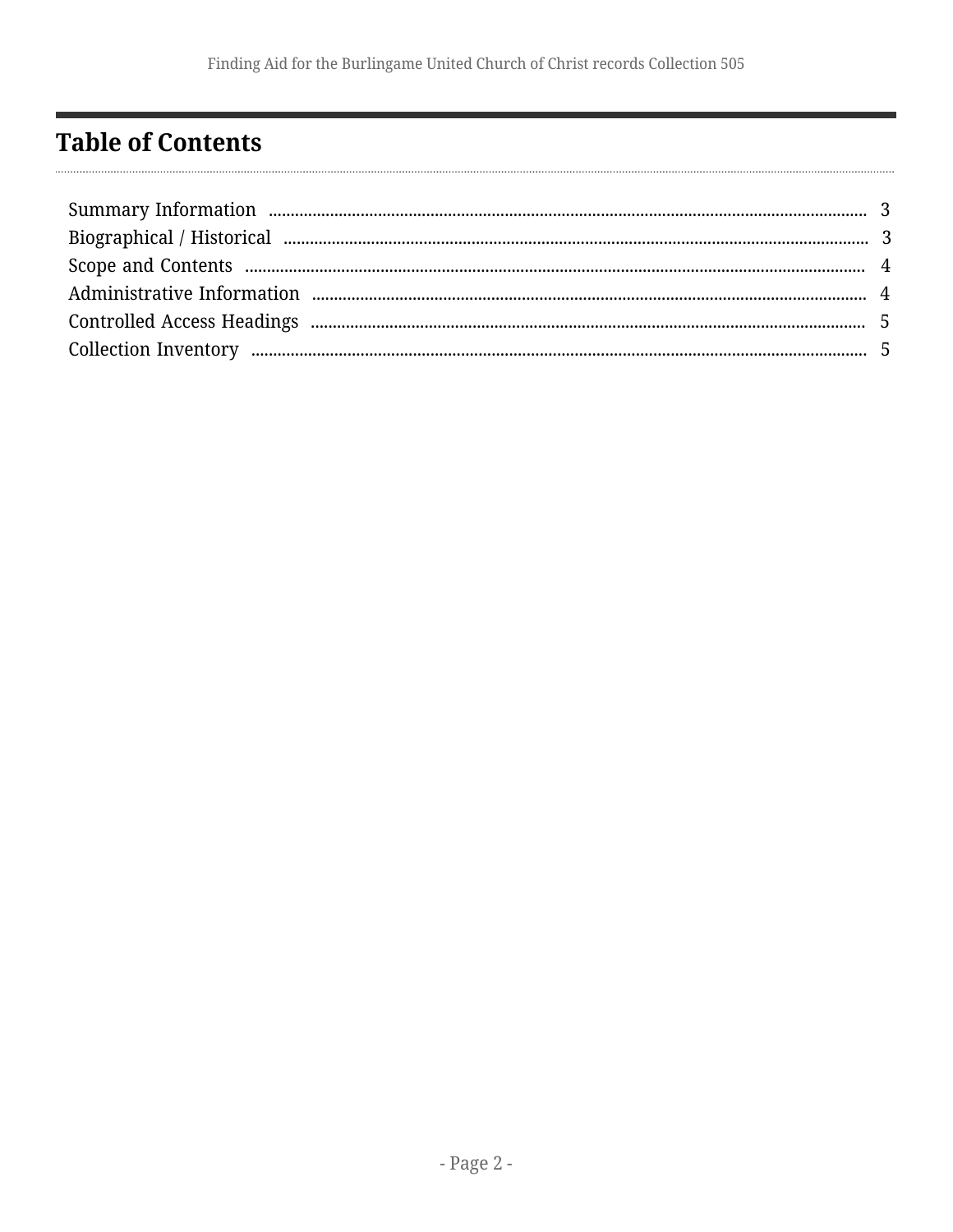### <span id="page-2-0"></span>**Summary Information**

| <b>Repository:</b>                  | <b>Grand Rapids History and Special Collections</b>                                                                                                                                                                                                                                                                                                                                                                                                                                                                                                                                                                                                                                                                                                                                                                                                  |  |
|-------------------------------------|------------------------------------------------------------------------------------------------------------------------------------------------------------------------------------------------------------------------------------------------------------------------------------------------------------------------------------------------------------------------------------------------------------------------------------------------------------------------------------------------------------------------------------------------------------------------------------------------------------------------------------------------------------------------------------------------------------------------------------------------------------------------------------------------------------------------------------------------------|--|
| Source - dnr:                       | Waalkes, Sue                                                                                                                                                                                                                                                                                                                                                                                                                                                                                                                                                                                                                                                                                                                                                                                                                                         |  |
| Title:                              | Burlingame United Church of Christ records                                                                                                                                                                                                                                                                                                                                                                                                                                                                                                                                                                                                                                                                                                                                                                                                           |  |
| ID:                                 | Collection 505                                                                                                                                                                                                                                                                                                                                                                                                                                                                                                                                                                                                                                                                                                                                                                                                                                       |  |
| Date [inclusive]:                   | 1924-2007                                                                                                                                                                                                                                                                                                                                                                                                                                                                                                                                                                                                                                                                                                                                                                                                                                            |  |
| <b>Physical</b><br>Description:     | 1 Linear Feet 1 box                                                                                                                                                                                                                                                                                                                                                                                                                                                                                                                                                                                                                                                                                                                                                                                                                                  |  |
| Language of the<br><b>Material:</b> | English.                                                                                                                                                                                                                                                                                                                                                                                                                                                                                                                                                                                                                                                                                                                                                                                                                                             |  |
| <b>Mixed materials</b><br>$[Box]$ : | $\mathbf{1}$                                                                                                                                                                                                                                                                                                                                                                                                                                                                                                                                                                                                                                                                                                                                                                                                                                         |  |
| Abstract:                           | The Burlingame Congregational Church began in Wyoming,<br>Michigan in 1924 and grew steadily up until the Depression<br>when it experienced financial difficulties and membership loss.<br>The pastorate of Rev. Edwin Richard Evans helped revive the<br>church and it prospered through the 1940s, 1950s and 1960s,<br>during Evan's tenure and beyond. Membership grew and a<br>new building was built in 1958. The church joined the newly<br>formed United Church of Christ in the early 1960s, becoming<br>the Burlingame Congregational United Church of Christ. After<br>decades of membership decline and financial difficulties that<br>began in the 1970s, the church made the decision to disband in<br>2009. The Burlingame Congregational United Church of Christ<br>records consist of photographs, church directories and histories. |  |

**^** [Return to Table of Contents](#page-1-0)

# <span id="page-2-1"></span>**Biographical / Historical**

Realizing the need for a Congregational church in the growing community of Wyoming, Michigan, the Burlingame Congregational Church opened a new charter on April 28, 1924 and a new building was dedicated on December 4, 1925. The Rev. Arden served as the church's first pastor from 1925 to 1929. Rev. Francis Burchell served as interim pastor for two years following Rev. Arden's departure and was succeeded by Rev. Alfred Allard who served from 1931 to 1936. Financial problems plagued the church during the Depression, along with the loss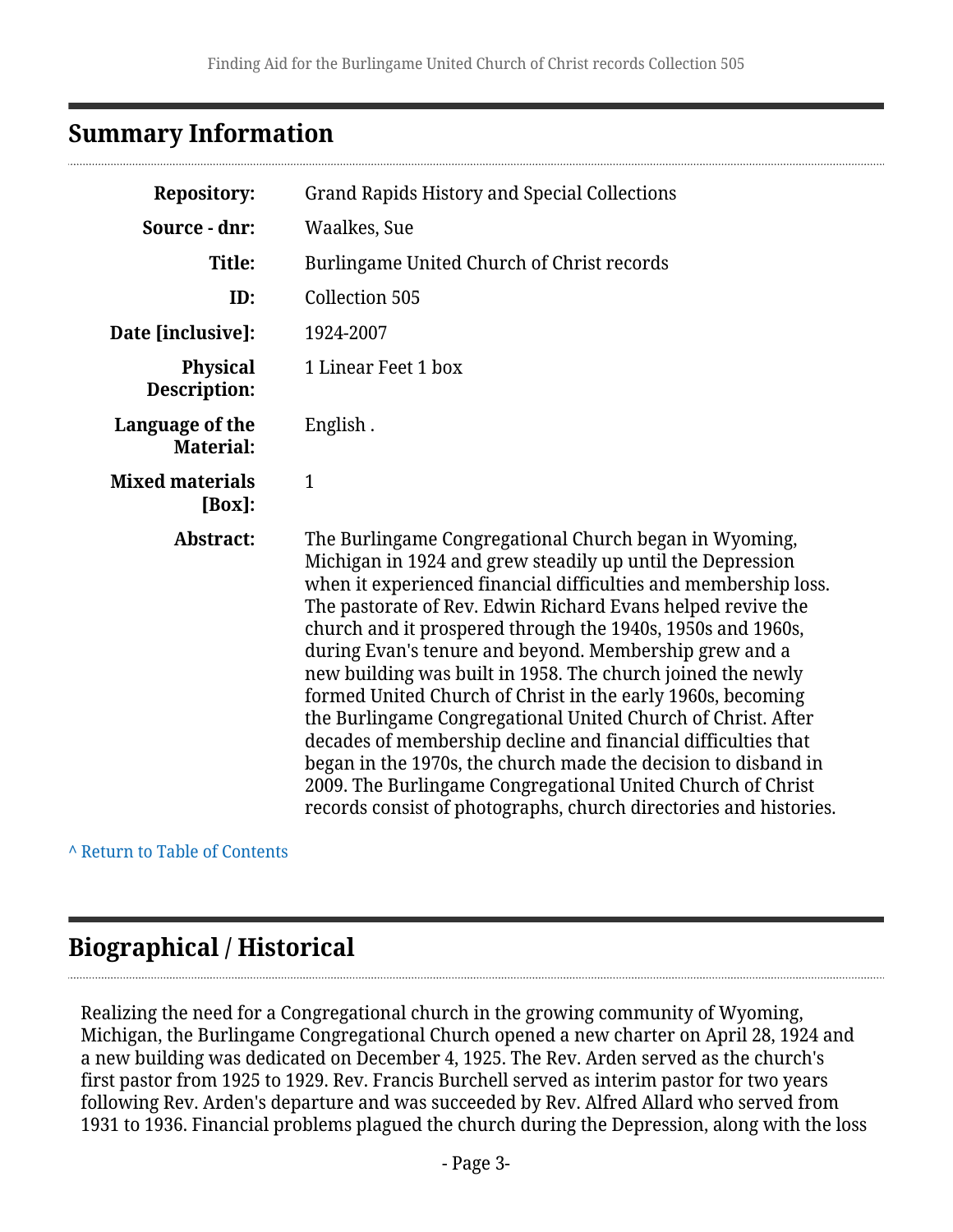of membership. Rev. Edwin Richard Evans was assigned to help revive the church. Over the next seventeen years the church prospered. Membership grew. The building was enlarged and an organ was purchased.

By 1949 the church had 328 members with 200 in the church school. An extended basement was built to provide additional space for the church school. When Rev. Evans retired in 1954, Rev. Homer Dalrymple arrived and found the church crowded and in need of a new building. A committee was appointed to raise funds and ground was broken on March 2, 1958. After seventeen years, Rev. Dalrymple retired in 1971.

In 1957 the Congregational Christian Churches merged with the Evangelical and Reformed Churches and the United Church of Christ (UCC) was created. The Burlingame Church joined the UCC in the early 1960's becoming the Burlingame Congregational United Church of Christ.

Beginning the in early 1970s, the church experienced dwindling attendance and an aging congregation through the service of four more pastors. This, combined with the rising cost of maintaining the church building, led to the decision in 2009 to disband.

**^** [Return to Table of Contents](#page-1-0)

# <span id="page-3-0"></span>**Scope and Contents**

The Burlingame Congregational United Church of Christ records consists of a large binder containing photographs of the church buildings, various church groups, events, and individuals. It also contains newspaper articles, church directories from various years, anniversary booklets, church histories and fundraising campaign materials.

Those researching the growth of Wyoming, Michigan, church history in the area, or Congregational Church history might find this collection of interest. Genealogists whose family members attended the Burlingame Congregational United Church of Christ will find this collection of particular interest as well.

#### **^** [Return to Table of Contents](#page-1-0)

#### <span id="page-3-1"></span>**Administrative Information**

#### **Publication Statement**

Grand Rapids History and Special Collections

111 Library Street NE Grand Rapids, Michigan 49503